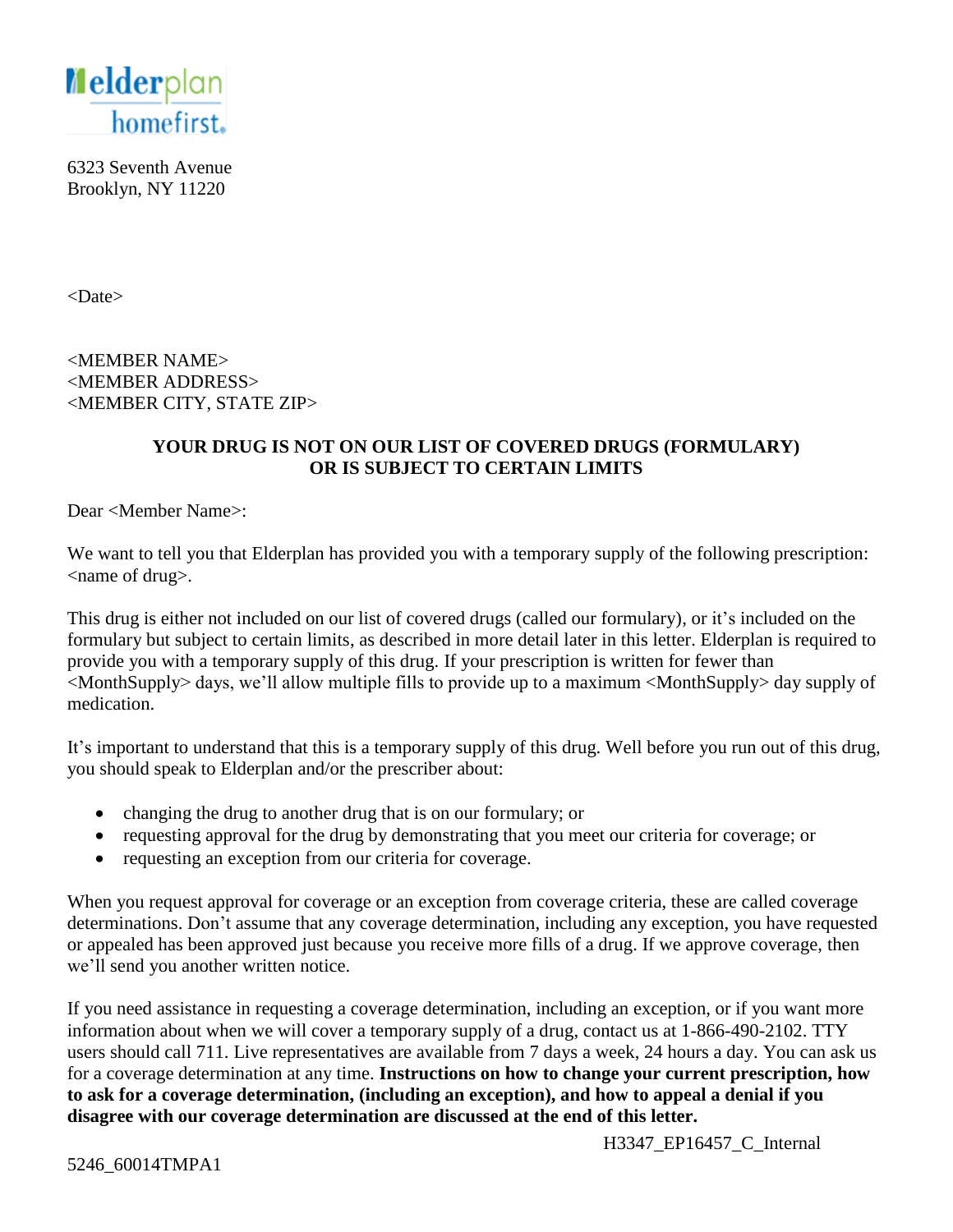The following is a specific explanation(s) of why your drug is not covered or is limited.

# **NOT IN FORMULARY TF REASON (N) 1A, 1B and 1C:**

**Name of Drug:** <name of drug>

**Date Filled:** <date filled>

**Reason for Notification**: This drug is not on our formulary. We will not continue to pay for this drug after you have received the maximum <MonthSupply> days' temporary supply that we are required to cover unless you obtain a formulary exception from us.

## **PRIOR AUTHORIZATION TF REASON (P) 2A, 2B and 2C:**

**Name of Drug:** <name of drug> **Date Filled:** <date filled>

**Reason for Notification**: This drug is on our formulary, but requires prior authorization. Unless you obtain prior authorization from us by showing us that you meet certain requirements, or we approve your request for an exception to the prior authorization requirements, we will not continue to pay for this drug after you have received the maximum <MonthSupply> days' temporary supply that we are required to cover.

## **STEP THERAPY TF REASON (S) 3A, 3B and 3C:**

**Name of Drug:** <name of drug> **Date Filled:** <date filled>

**Reason for Notification**: This drug is on our formulary. However, we will generally only pay for this drug if you first try other drug(s), specifically <AltDrugsS>, as part of what we call a step therapy program. Step therapy is the practice of beginning drug therapy with what we consider to be a safe, effective, and lower cost drug before progressing to other more costly drugs. Unless you try the other drug(s) on our formulary first, or we approve your request for an exception to the step therapy requirement, we will not continue to pay for this drug after you have received the maximum <MonthSupply> days' temporary supply that we are required to cover.

# **QUANTITY LIMIT TF REASON (Q) 4A, 4B and 4C:**

**Name of Drug:** <name of drug>

**Date Filled:** <date filled>

**Reason for Notification**: This drug is on our formulary and is subject to a quantity limit (QL). We will not continue to provide more than what our QL permits, which is <AltDrugsQ>, unless you obtain an exception from Elderplan.

# **How do I change my prescription?**

If your drug is not on our formulary, or is on our formulary, but we have placed a limit on it, then you can ask us what other drug used to treat your medical condition is on our formulary, ask us to approve coverage by showing that you meet our criteria, or ask us for an exception. We encourage you to ask your prescriber if this other drug that we cover is an option for you. You have the right to request an exception from us to cover your drug that was originally prescribed. If you ask for an exception, your prescriber will need to provide us with a statement explaining why a prior authorization, quantity limit, or other limit we have placed on your drug is not medically appropriate for you.

# **How do I request a coverage determination, including an exception?**

H3347\_EP16457\_C\_Internal 5246\_60014TMPA1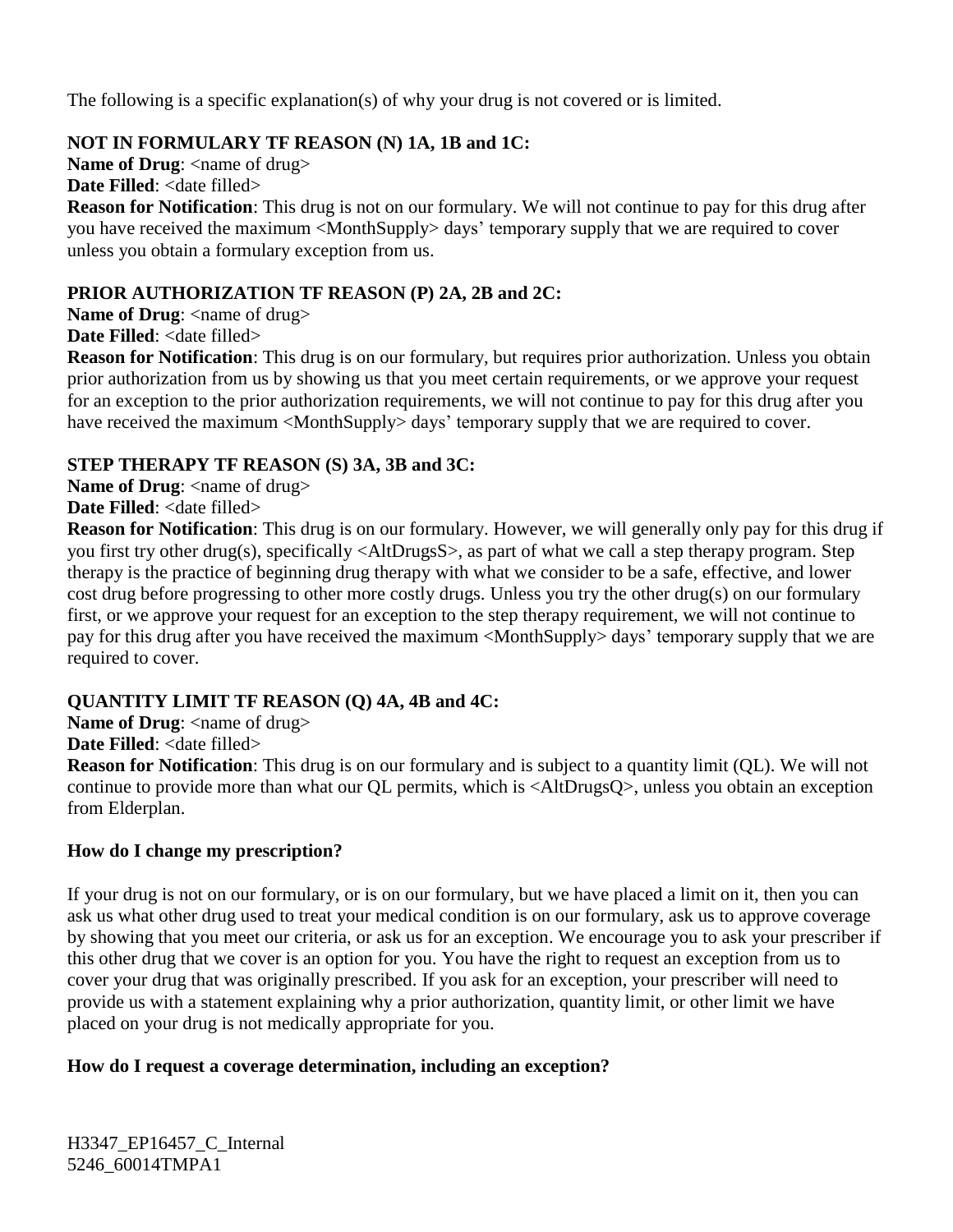You or your prescriber may contact us to request a coverage determination, including an exception. Contact us at: CVS/Caremark P.O. Box 52000, MC109, Phoenix, AZ 85072-2000; Phone: 1-866-490-2102; TTY: 711; Fax: 1-855-633-7673; 7 days a week, 24 hours a day.

If you are requesting coverage of a drug that is not on our formulary, or an exception to a coverage rule, your prescriber must provide a statement supporting your request. It may be helpful to bring this notice with you to the prescriber or send a copy to his or her office. If the exception request involves a drug that is not on our formulary, the prescriber's statement must indicate that the requested drug is medically necessary for treating your condition because all of the drugs on our formulary would be less effective than the requested drug or would have adverse effects for you. If the exception request involves a prior authorization or other coverage rule we have placed on a drug that is on our formulary, the prescriber's statement must indicate that the coverage rule wouldn't be appropriate for you given your condition or would have adverse effects for you.

We must notify you of our decision no later than 24 hours, if the request has been expedited, or no later than 72 hours, if the request is a standard request, from when we receive your request. For exceptions, the timeframe begins when we obtain your prescriber's statement. Your request will be expedited if we determine, or your prescriber tells us, that your life, health, or ability to regain maximum function may be seriously jeopardized by waiting for a standard decision.

## **What if my request for coverage is denied?**

If your request for coverage is denied, you have the right to appeal by asking for a review of the prior decision, which is called a redetermination. You must request this appeal within 60 calendar days from the date of our written decision on your coverage determination request. We accept standard requests by phone and in writing. We accept expedited requests by phone and in writing. Contact us at: CVS/Caremark P.O. Box 52000, MC109, Phoenix, AZ 85072-2000; Phone: 1-866-490-2102; TTY: 711; Fax: 1-855-633-7673; 7 days a week, 24 hours a day.

If you need assistance in requesting a coverage determination, including an exception, or if you want more information about when we will cover a temporary supply of a drug, contact us at 1-866-490-2102, 7 days a week, 24 hours a day. TTY users should call 711. Live representatives are available 7 days a week, 24 hours a day. You can ask us for a coverage determination at any time. You can also visit our website at www.elderplan.org.

Sincerely,

Elderplan

The formulary, pharmacy network, and/or provider network may change at any time. You will receive notice when necessary. This is not a complete list of drugs covered by our plan. For a complete listing or other questions, please contact Elderplan Member Services at 1-800-353-3765 or, for TTY/TDD users, 711, 7 days a week from 8 AM to 8 PM, or visit www.elderplan.org.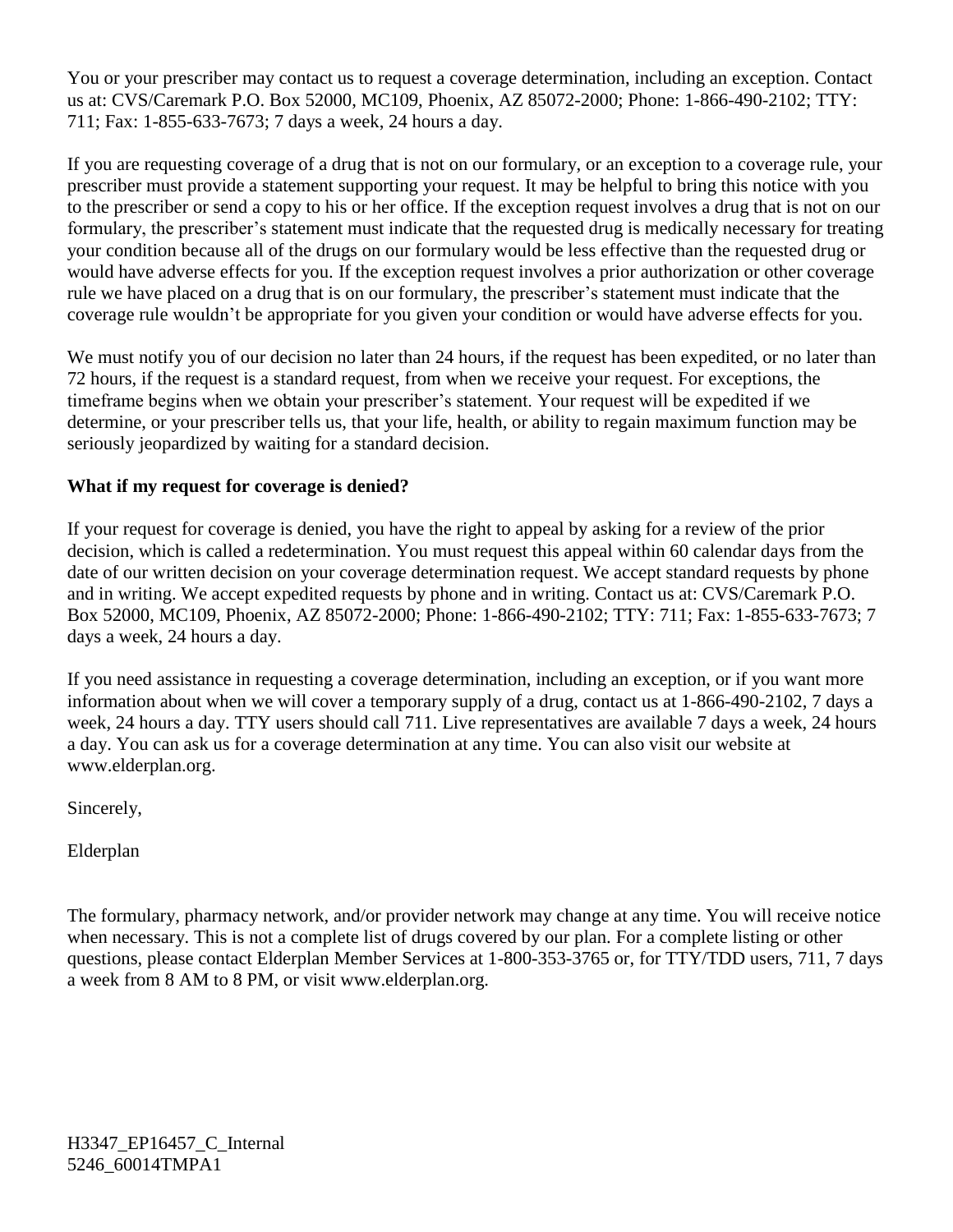#### **Elderplan, Inc. Notice of Nondiscrimination – Discrimination is Against the Law**

Elderplan/HomeFirst complies with applicable Federal civil rights laws and does not discriminate on the basis of race, color, national origin, age, disability, or sex. Elderplan, Inc. does not exclude people or treat them differently because of race, color, national origin, age, disability, or sex. Elderplan/HomeFirst.:

- Provides free aids and services to people with disabilities to communicate effectively with us, such as:
	- o Qualified sign language interpreters
	- o Written information in other formats (large print, audio, accessible electronic formats, other formats)
- Provides free language services to people whose primary language is not English, such as:
	- o Qualified interpreters
	- o Information written in other languages

If you need these services, contact Civil Rights Coordinator. If you believe that Elderplan/HomeFirst has failed to provide these services or discriminated in another way on the basis of race, color, national origin, age, disability, or sex, you may file a grievance with:

Civil Rights Coordinator 6323 7th Ave Brooklyn, NY, 11220 Phone: 1-877-326-9978, TTY: 711 Fax: 1-718-759-3643

You may file a grievance in person or by mail, phone, or fax. If you need help filing a grievance, the Civil Rights Coordinator is available to help you.

You may also file a civil rights complaint with the U.S. Department of Health and Human Services, Office for Civil Rights, electronically through the Office for Civil Rights Complaint Portal, available at [https://ocrportal.hhs.gov/ocr/portal/lobby.jsf,](https://ocrportal.hhs.gov/ocr/portal/lobby.jsf) or by mail or phone at:

U.S. Department of Health and Human Services 200 Independence Avenue, SW, Room 509F, HHH Building Washington, D.C. 20201 1-800-368-1019, 1-800-537-7697 (TDD)

Complaint forms are available at [http://www.hhs.gov/ocr/office/file/index.html.](http://www.hhs.gov/ocr/office/file/index.html)